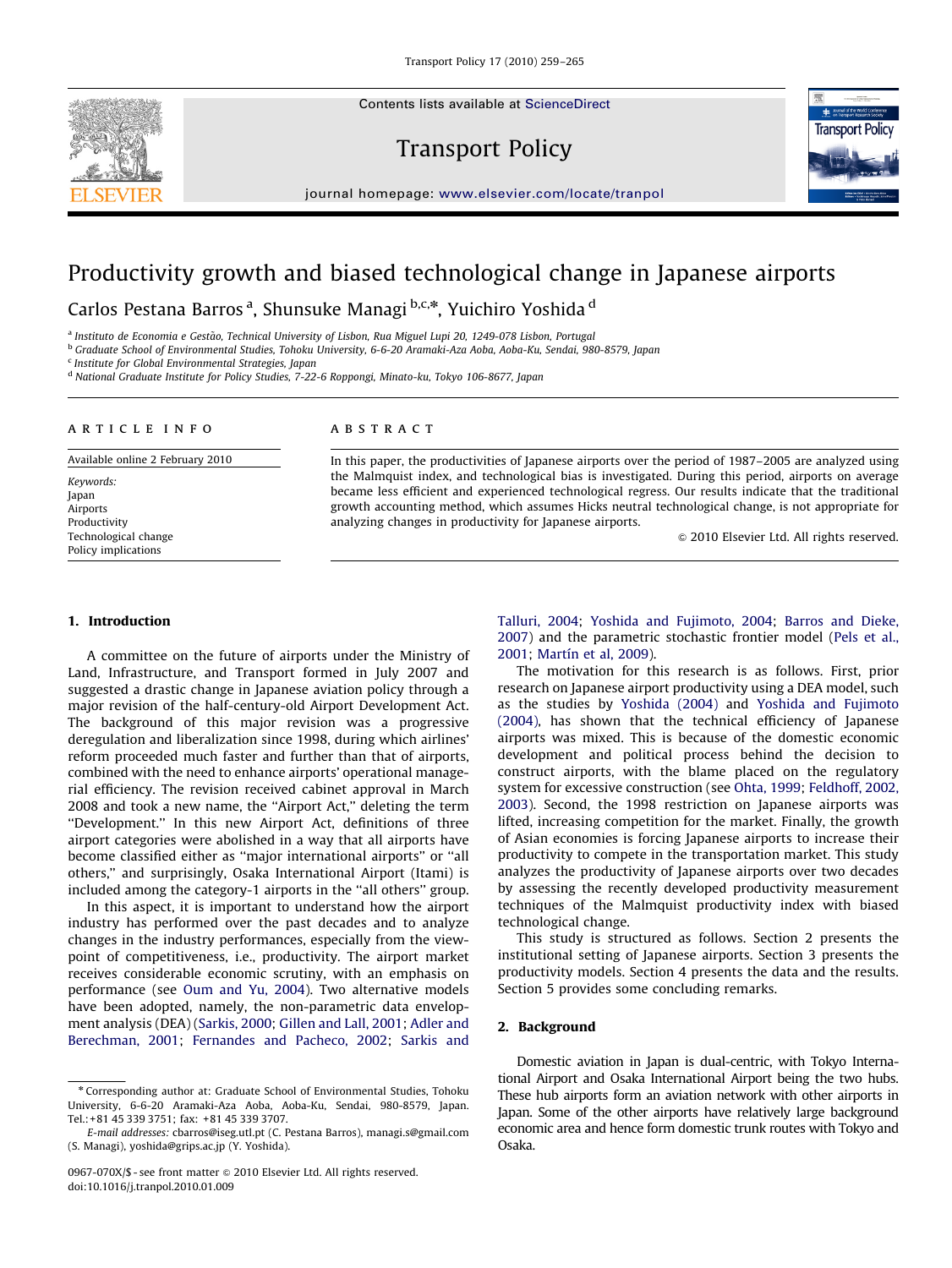In 1956, the expenditure on airport development was only about 100 million yen. However, a rapid increase in passenger volume resulted in the use of larger aircraft. The expenditure on airport development expanded to almost ten billion yen by 1966, including a cost of two billion yen for development of Narita Airport. In addition, a series of accidents in the same period called for strategic airport development and better aviation security. This has resulted in the Five-Year Airport Development Plan, which was to begin in 1967.

In addition to the Five-Year Airport Development Plan, government policies, such as the First, Second and Third Comprehensive National Development Plans, have placed a strong emphasis on development of regional airports as well. The background for this development was a political campaign claiming geographically uniform and even development of Japan, which is never justifiable from an economic point of view; it only accelerated public expenditure on social infrastructures, especially in rural areas, discouraging the agglomeration of population and economic activities in major cities.

Due to the strong influence of the Fourth Comprehensive National Development Plan, the fifth five-year plan was enacted in 1986, which followed the ''one-prefecture one-airport'' doctrine. As one of its policy objectives, the Fourth Comprehensive National Development Plan promoted international aviation of Japanese airports. This latter objective became the main target of the sixth five-year plan, resulting in further development and expansion of regional airports into international airports. This happened due to the introduction of a runway-length index called TRW, which obviously encouraged extension of runways in regional and rural airports, which are in areas where the land price is much lower than in metropolitan areas.

Japanese airports have been heavily regulated under the Airport Development Act and the airport development special account. The series of Five-Year Airport Development Plans, funded by the pooled budget of the special accounts, acted as a soft-budget constraint to the government and resulted in excessive development and an increase in the number of regional airports. However, the development and expansion of major airports such as Narita and Haneda faced difficulties and remained stagnant. Regional airports have been developed in Japan due to political interests, as in many other countries. For example, Chubu was developed recently via strong private initiative, and its development received full local support. As a result, an unbalanced domestic aviation system has resulted with excessive capacity in many regional airports while major airports in the Tokyo area are facing capacity constraints.

In 1996, the seventh Five-Year Airport Development Plan rectified its policy target to emphasize the development of trunk-route airports in metropolitan areas. This finally brought an end to the history of old-fashioned airport development policies in Japan that started in 1970. In 2003, the Airport Development Plans were merged into a Social Infrastructure Key Improvement Plan, through which the political environment and its policy targets finally changed from the development of regional airports to better utilization and improved efficiency of existing airports, as well as a more focused investment toward expanding the capacity of hub airports in the Tokyo area. Now, the construction of a new runway at Haneda and expansion of the second runway at Narita are under way; both measures will reduce the capacity constraint of these airports, though only to a certain extent (see also [Nakagawa et al., 2005\)](#page--1-0).

#### 3. Methodology

We estimate the efficiency and total factor productivity change for Japanese airports using DEA. There is extensive literature on benchmarking applied to a diverse range of economic fields (see [Humphreys and Francis, 2002;](#page--1-0) [Humphreys et al., 2002](#page--1-0); [Graham,](#page--1-0) [2005\)](#page--1-0). The reciprocal of the [Shephard \(1970\)](#page--1-0) input distance function serves as a measure of [Farrell \(1957\)](#page--1-0) input efficiency. Linking input efficiency indexes across time allows us to estimate the Malmquist productivity index. This index can be decomposed into change in resource use due to efficiency change and change in resource use due to technological change. Furthermore, we use the approach of Färe and Grosskopf (1996) and decompose technological change into an index of output-biased technological change, an index of input-biased technological change, and an index of the magnitude of technological change.

Holding outputs constant, the reciprocal of the input distance function provides the ratio of minimum inputs to actual inputs employed and serves as a measure of technical efficiency. Let  $x^t = (x_1^t, ..., x_N^t)$  represent a vector of N non-negative inputs in period t, and let  $y^t = (y_1^t, ..., y_M^t)$  represent a vector of M nonnegative outputs produced in period t. The input requirement set in period  $t$  represents the feasible input combinations that can produce outputs and is represented as

$$
L^{t}(y^{t}) = \{x^{t}: x^{t} \text{ can produce } y^{t}\}. \tag{1}
$$

The isoquant for the input requirement set is defined as

$$
ISOQ L^{t}(y^{t}) = \left\{ x^{t} : \frac{x^{t}}{\lambda} \notin L^{t}(y) \text{ for } \lambda > 1 \right\}.
$$
 (2)

The Shephard input distance function is defined as

$$
D_i^t(y^t, x^t) = \max\left\{\lambda : \frac{x^t}{\lambda} \in L^t(y^t)\right\}.
$$
 (3)

The reciprocal of the Shephard input distance function equals the ratio of minimum inputs to actual inputs employed and serves as a measure of Farrell input technical efficiency. Efficient decision-making units (DMUs) use inputs that are part of the ISOQ  $L^t(y^t)$  and have  $D_i^t(y^t, x^t) = 1$ . Inefficient DMUs have  $D_i^t(y^t, x^t) > 1.$ 

We estimate the reciprocal of the Shephard input distance function using a linear programming method called DEA. We assume that there are  $k=1,...,K$  DMUs. The DEA piecewise linear constant returns to scale input requirement set takes the form:

$$
L^{t}(y^{t}) = \left\{ x^{t} : \sum_{k=1}^{K} z_{k}^{t} x_{kn}^{t} \leq x_{n}, n = 1, ..., N, \sum_{k=1}^{K} z_{k}^{t} y_{km}^{t} \geq y_{m}, m = 1, ..., M, z_{k}^{t} \geq 0, k = 1, ..., K \right\}.
$$
 (4)

The DEA input requirement set uses linear combinations of the observed inputs and outputs of the  $K$  DMUs using the  $K$  intensity variables  $z_k^t$  to construct a best-practice technology. The  $N+M$ inequality constraints associated with inputs and outputs imply that no less input can be used to produce no more output than a linear combination of observed inputs and outputs of the K DMUs. Constraining the K intensity variables to be non-negative allows for constant returns to scale.

To compute input technical efficiency for DMU ''o'' we solve the following linear programming problem:

$$
1/D_i^t(y^t, x^t) = \max_{z, \lambda} \left\{ \lambda^{-1} : \sum_{k=1}^K z_k^t x_{kn}^t \le \lambda^{-1} x_{on}^t, \ n = 1, ..., N, \sum_{k=1}^K z_k^t y_{km}^t \ge y_{om}^t, m = 1, ..., M, \ z_k^t \ge 0, k = 1, ..., K \right\}.
$$
 (5)

Following the approaches of Färe and Grosskopf (1996) and [Managi and Karemera \(2004\),](#page--1-0) total factor productivity growth can be estimated using the Malmquist input-based index of total factor productivity growth. This index can be decomposed into separate indexes measuring efficiency change and technological